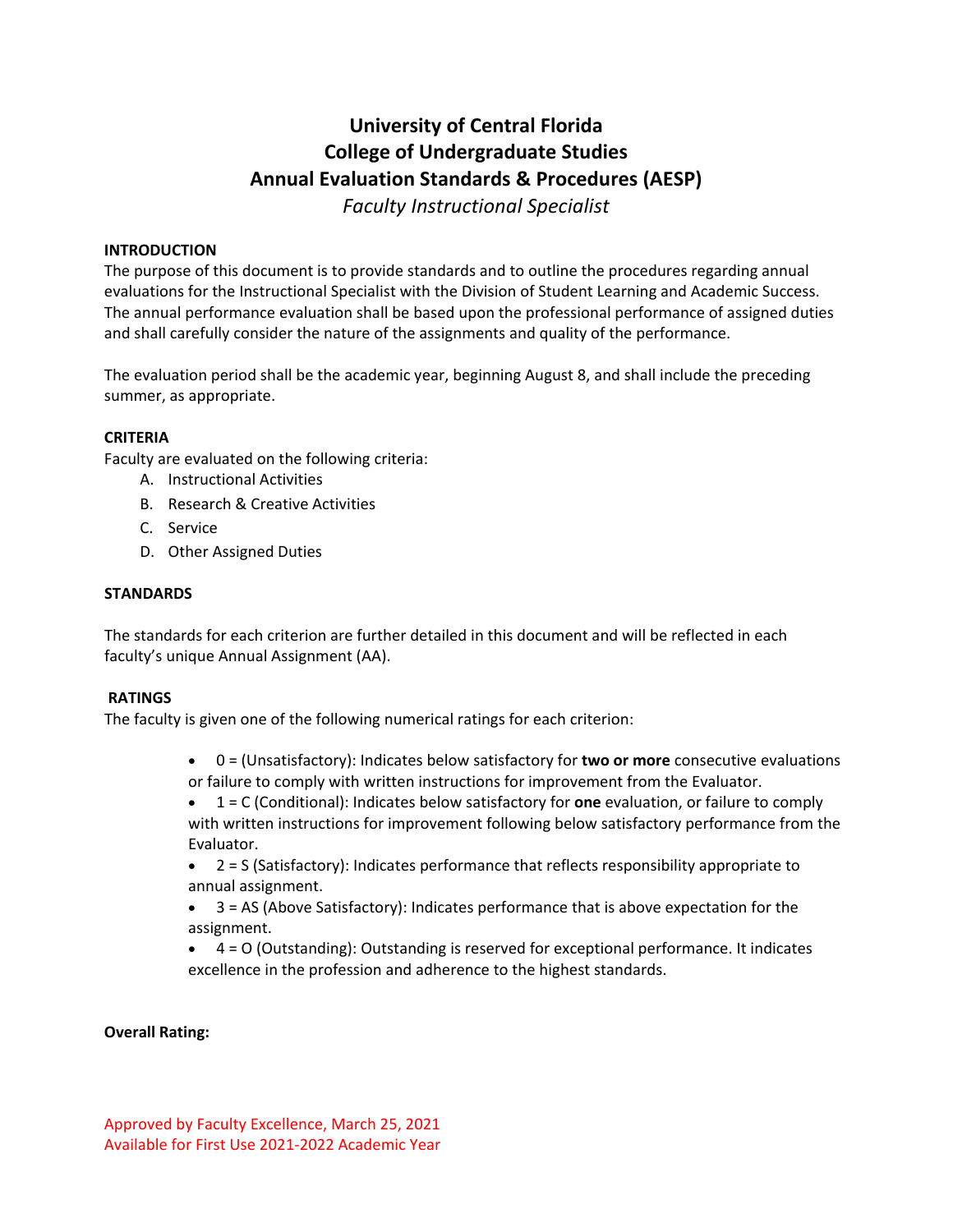For a typical assignment percentage, the overall rating is based on the sum of ratings in the criteria, weighted according to the faculty's percentages in the Annual Assignment. The following scale provides the range of ratings that represent the sum of combined rated criteria: 

 $0.00 - .49 = U$  (Unsatisfactory)

 $.5 - 1.49 = C$  (Conditional)

 $1.5 - 2.49 = S$  (Satisfactory)

 $2.5 - 3.49 = AS$  (Above Satisfactory)

 $3.5 - 4.00 = O$  (Outstanding)

*Example: For a faculty member with 85% allotted Instructional Activates and an Above Satisfactory rating in this area, 10% allotted to Research and Creative Activities and a Satisfactory rating in this area, and 5% allotted to Service and an Above Satisfactory rating in that area, the overall rating would be:*

*Instructional Activities: 3 (AS) X .85 = 2.55*

*Research and Creative Activities: 2 (S) X .10 = .20*

*Service: 3 (AS) X .05 = .15*

*Overall Rating: 2.55 + .20 + .15 = 2.9 (Above Satisfactory)*

# II. PROCEDURES

Annual evaluation of faculty members is conducted by the Evaluator, who draws upon faculty members' annual reports and renders assessments for each of the basic categories of Teaching, Research, Service/Professional development and Other Assigned Duties. From these assessments, an overall evaluation is derived. The standards are further detailed below and will be reflected in each instructional specialist's unique Annual Assignment and Position Description.

The following procedure will be employed for the administration of faculty evaluations:

- A. **Faculty Annual Report (FAR) Submission Timeline**  The faculty member prepares the Faculty Annual Report (FAR) according to the categories designated on the report form. The form will be completed according to the most current UCF UFF Collective Bargaining Agreement (CBA) timeline.
- B. **FAR Reviewed by Unit Evaluator** The faculty member submits the FAR, including required addenda, to the Evaluator. In accordance with the CBA, the faculty member can provide material in evidence of teaching quality in cases where the faculty member wishes to highlight extraordinary or unusual efforts, and this will be taken into account in the evaluation. The Evaluator can request additional evidence for any item being considered in an evaluation.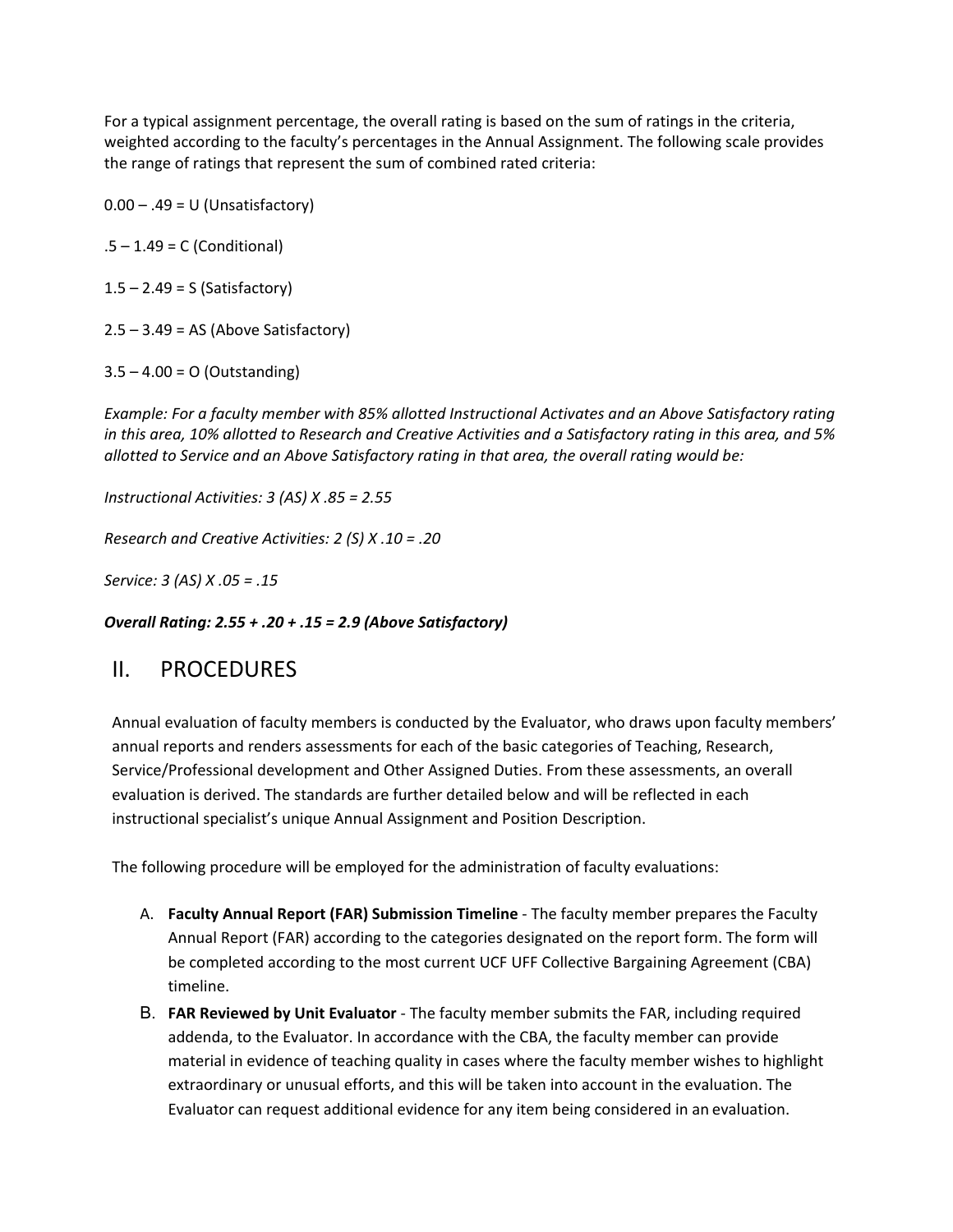**Evaluation Review and Discussion** - Based on the FAR and discussion with the faculty member, the Evaluator determines an evaluation in accordance with this AESP document for each faculty member in each relevant category as well as calculating an overall evaluation. Evaluation will be conducted following the timeline in the current CBA.

C. **Disagreement of Assessment and Re-Evaluation Request -** If the faculty member believes the evaluation does not agree with the procedures below or is otherwise not in compliance, the grievance process outlined in the current CBA should be followed.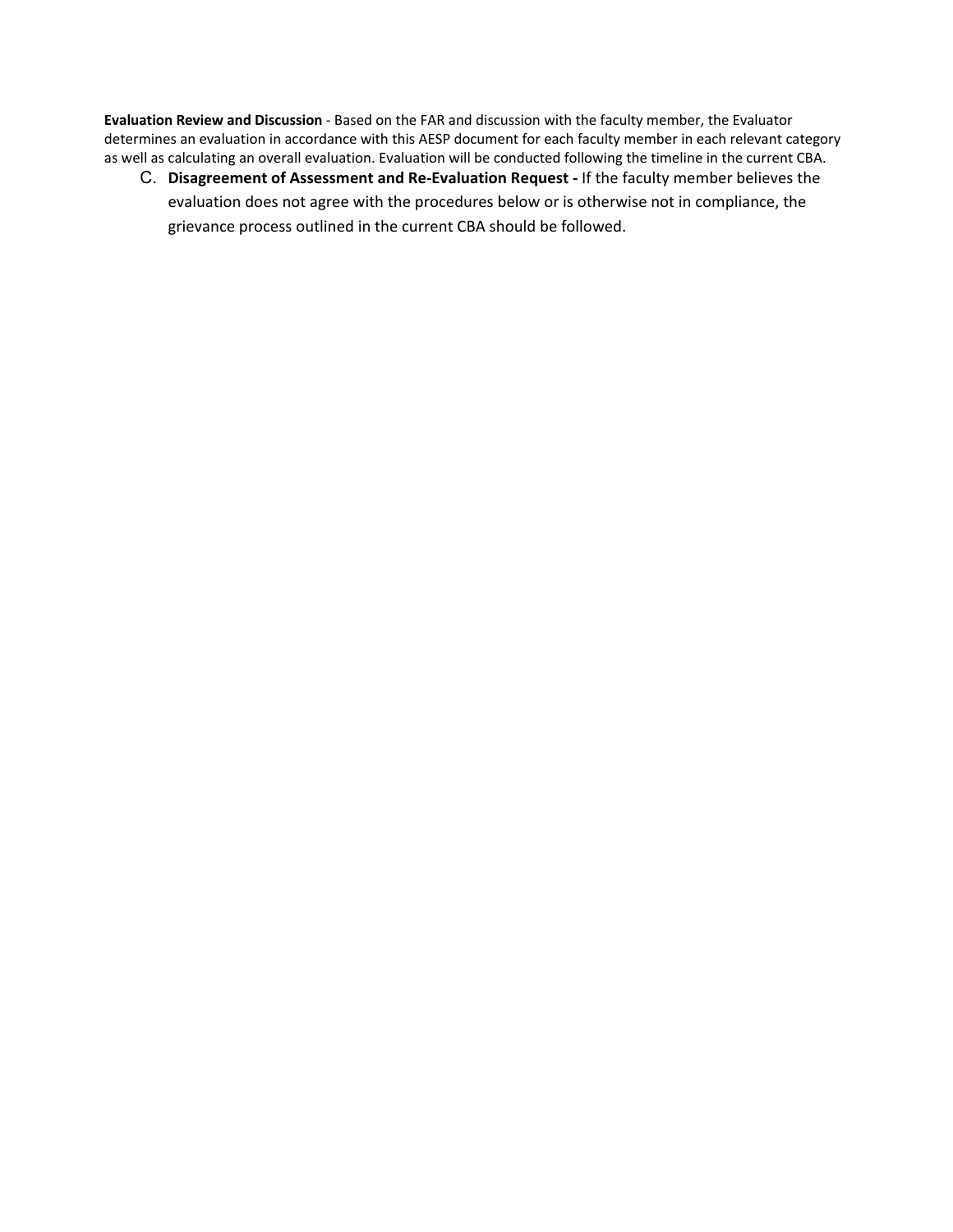# III. CRITERIA

Instructional Specialists, hereafter referred to as "faculty member," are evaluated on the following criteria:

- A. Instructional Activities
- B. Research & Creative Activities
- C. Service
- D. Other Assigned Duties

Due to the variety of activities/duties performed by faculty members from different units and within units, assignment percentages may vary. In general, Instructional Activities are generally assigned at approximately 50% or higher, Research & Creative Activities 0%-10%, Services 5%-10%, and Other Assigned Duties may be assigned up to about 35%. Evaluators will only consider criteria listed in the faculty member's percent assigned duties. If no percentage assignment is given, the faculty member will not be evaluated in that category.

# IV. STANDARDS AND RATINGS

The Evaluator of each unit will evaluate the performance of each faculty member annually and assign a rating of Outstanding, Above Satisfactory, Satisfactory, Conditional, or Unsatisfactory.

- **Outstanding** is reserved for exceptional performance for the assignment. It indicates excellence in the profession and adherence to the highest standards of the university and the profession. In order to receive an evaluation of "outstanding," the faculty member must have at least a "satisfactory" in all categories where a faculty member has an FTE of a 0.05 or higher.
- **Above Satisfactory** indicates performance above expectation for the assignment.
- **Satisfactory** indicates performance that is at expectation for the assignment.
- **Conditiona**l indicates substandard performance for the assignment.
- **Unsatisfactory** indicates substandard performance for the assignment for a second evaluation period in a row, or extreme substandard performance in a single evaluation period.

# **A. First Criterion: Instructional Activities**

Instructional activities may include:

• Direct delivery activities (e.g., lectures, workshops, and seminars) as well as activities that support instruction such as class preparation, evaluation of student work, library faculty instruction, supervision of clinical practicums, and laboratory instruction.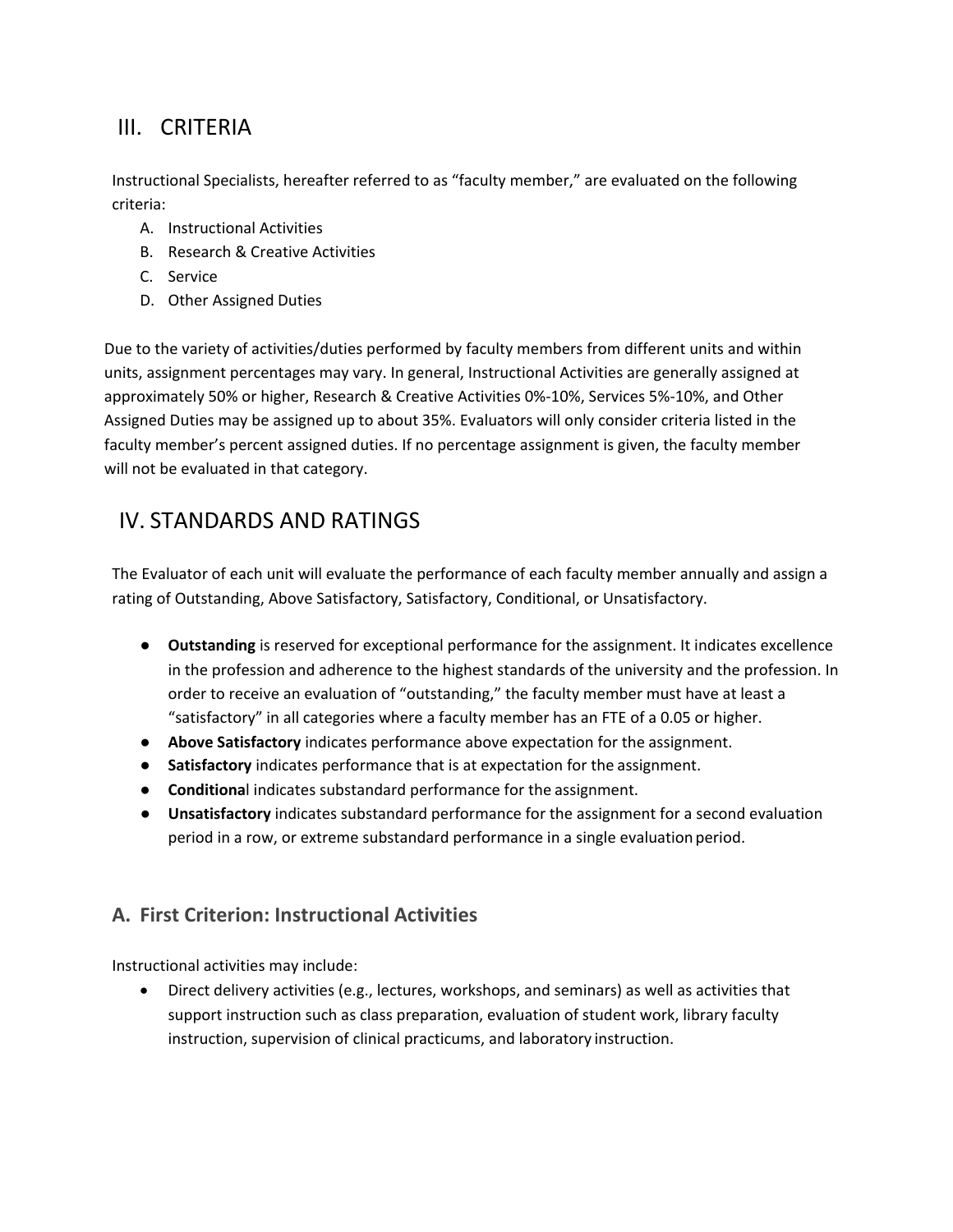• Work related to thesis and dissertation responsibilities, directed individual (i.e. independent) studies, experiential learning and intern/field placement & supervision are also included. Other duties may include graduate student teaching & research supervision, mentoring graduate teaching assistants, off-campus instruction, and development/improvement/revision of materials or teaching methods. Program planning, development, and evaluation and academic student advising may count as Instructional Activities (I), Service (III), or Other Assigned Duties (IV), but may not be counted in more than one section.

### Unsatisfactory

Failure to meet the minimum conditions for **Satisfactory** performance for two or more consecutive evaluations or in relation to written instructions for improvement from the Evaluator.

### Conditional

Failure to meet the minimum conditions for **Satisfactory** performance, resulting in written instructions for improvement from the Evaluator.

### Satisfactory

The faculty member must fulfill *seven (7)* out of the following criteria to receive a rating of Satisfactory:

- 1. Meet learners on a regular basis as scheduled.
- 2. Schedule and maintain regular office hours or scheduled meeting time availability for learners.
- 3. Provide clear and detailed course syllabi or planning documents (e.g., learning outcomes, presentations) for learners.
- 4. Manage learner experience (i.e., Webcourse updating, handouts, attendance, questions, etc.).
- 5. Teach, provide feedback, and assess learner efforts in accordance with best practices.
- 6. Submit evaluations, final grades, and follow-up materials to learners in a timely manner.
- 7. Train and supervise any assigned student or teaching assistants.
- 8. Advise learners in all areas relevant to high-impact experiences and academic programming.
- 9. Maintain confidentiality of students as directed by FERPA and other applicable policies.
- 10. Handle exceptions appropriately and resolve issues in a timely manner.
- 11. Interact appropriately with learners.
- 12. Promote appropriate internal and external programming to students.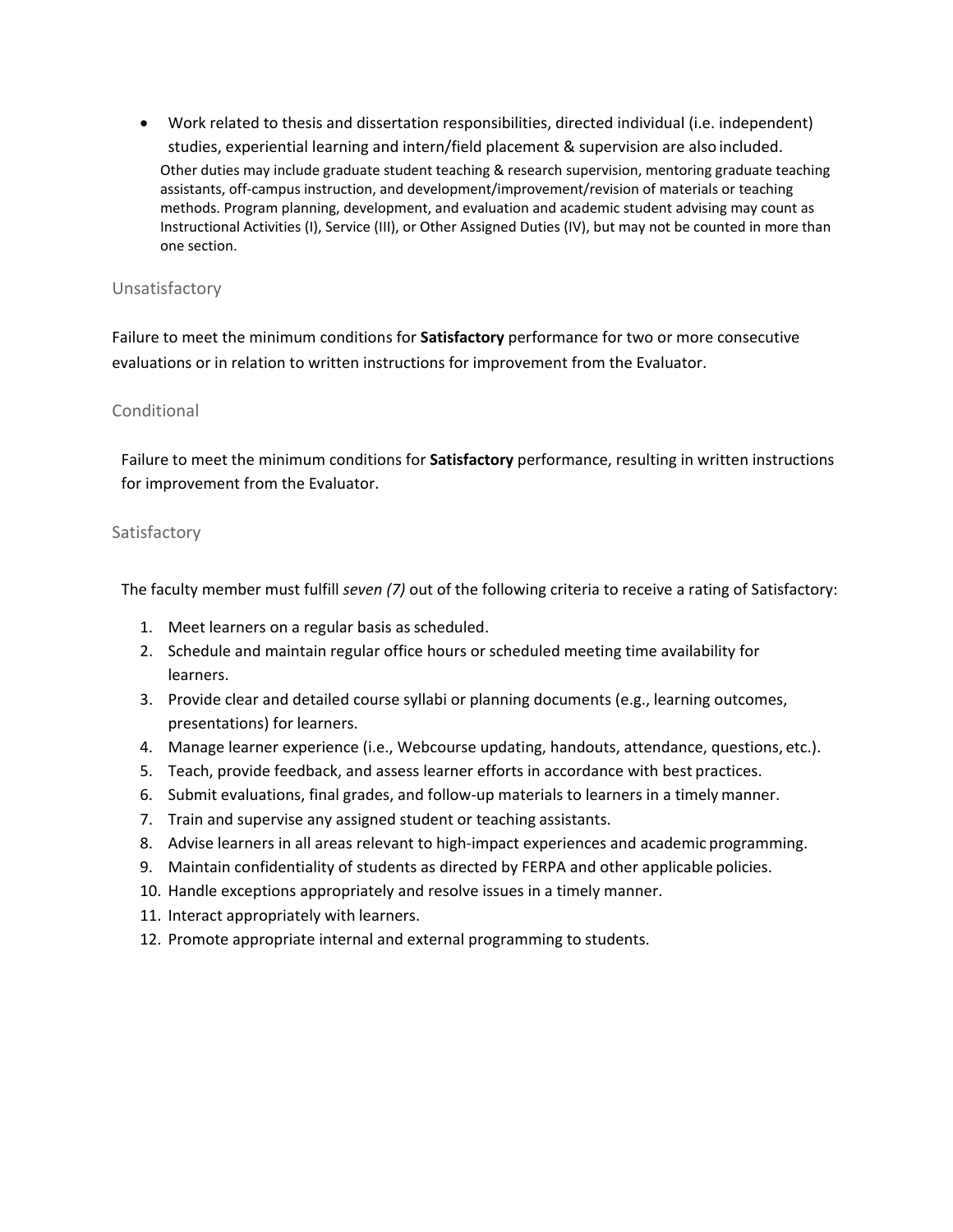# Above Satisfactory

The faculty member must satisfy the above **Satisfactory** criteria (which means 7 out of the 12 items listed) and *three (3)* of the following standards to receive a rating of **Above Satisfactory**.

- 1. Participate in at least 1 teaching or professional development workshop per year (Faculty Center for Teaching and Learning (FCTL), Course Innovation Project (CIP), etc.)
- 2. Participate collaboratively to improve instruction for the unit.
- 3. Receive a positive peer or external evaluation of instructional quality (e.g. Evaluations of workshops, FCTL observation, training programs, etc.)
- 4. Show evidence of positive learning gains from learners.
- 5. Show documented positive impact on learning by implementing new or innovatively enhanced instructional approaches.
- 6. Build new or cultivate existing partnerships to enhance student learning.
- 7. Present a workshop or seminar on a pedagogical topic internally or externally in addition to regular instructional assignment.
- 8. Contribute to the development of a new course or instructional workshop (must document involvement on at least 50% of the project)
- 9. Apply, participate in, or provide support to applying to grant-funding for developing instructional programs or materials (e.g. FCTL, Quality Enhancement Program (QEP))
- 10. Receive grant-funding for developing instructional programs or materials (e.g. FCTL,QEP)
- 11. Participate in FCTL Summer or Winter Conference
- 12. Participate in external training or workshops to improve instruction.
- 13. Contribute to the development of high-impact programs or grant applications for an oncampus or external partner (documented efforts toward sustained progress)
- 14. Receive excellent or outstanding ratings from at least 70% of learners during the evaluation period.
- 15. Receive a majority of positive evaluation comments by learners on surveys or receive more than one personal email of thanks from a learner.
- 16. Perform some other noteworthy teaching activity that is not included in the above items. (Faculty must submit documentation of such instructional activity.)

# Outstanding

The faculty member must satisfy the **Above Satisfactory** criteria plus one of the above items that requires a significant level of commitment, as documented in the faculty member assignment or as agreed by faculty member and Evaluator (for example, extensive time working on an instructional grant, sustained significant effort in building instructional partnerships, documented involvement with a project that has strategic impact on the UCF community and beyond). The faculty member will provide supporting documentation of activities and efforts to showcase the achievement.

NOTE: Should a faculty member receive an award from the division, university, or professional community that recognizes individual achievement, that alone shall be sufficient to satisfy the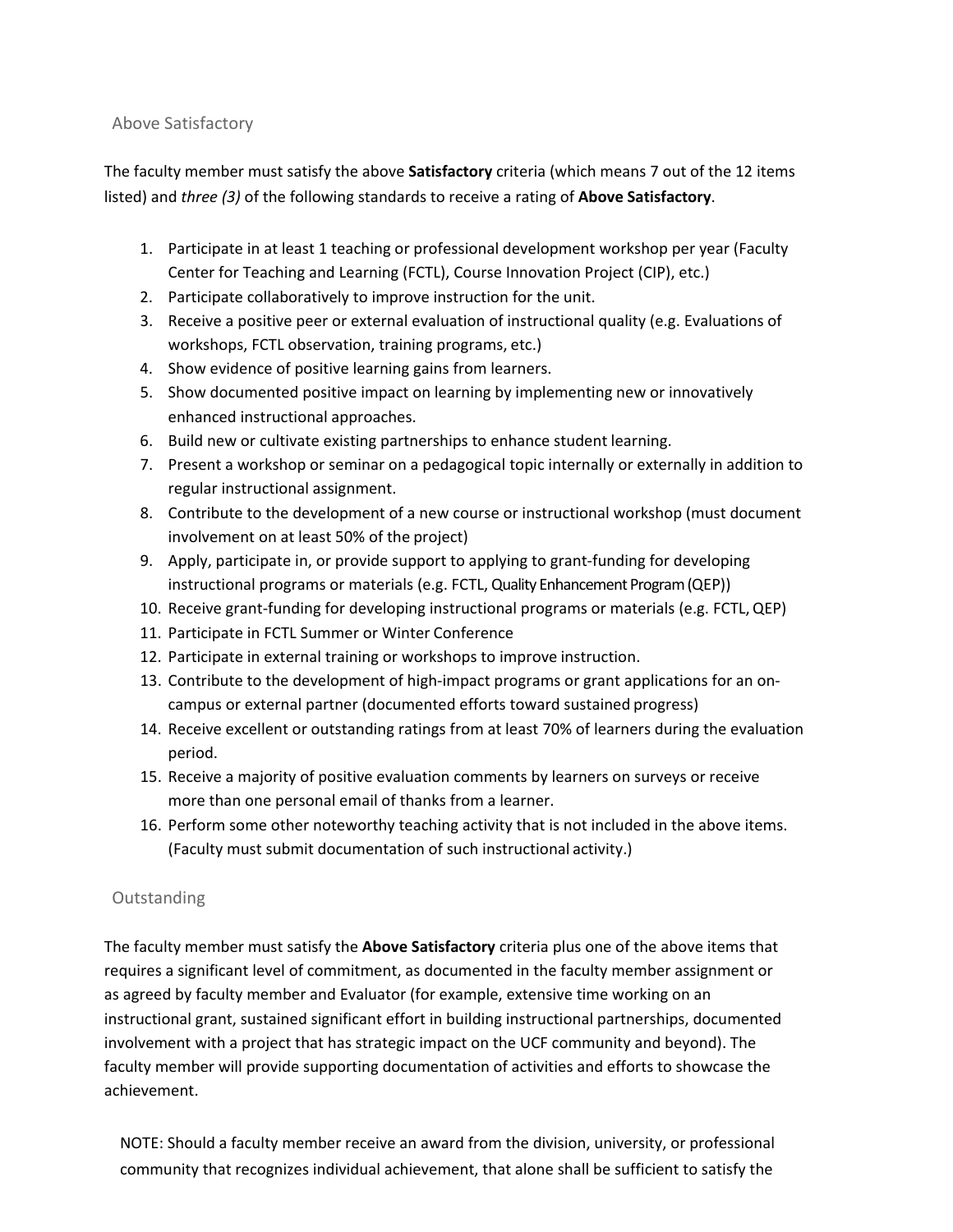requirements of the Outstanding criteria provided **Satisfactory** criteria are also met. If the award is highly competitive and prestigious (for example, national award), the faculty member is encouraged to document this in other promotion or awards that may be available for the faculty member.

# **B. Second Criterion: Research and Creative Activities**

Research and Creative Activities include, but are not limited to:

- conduct research and academic scholarship, develop creative works, prepare articles or books for publication.
- perform or exhibit works, and present at professional meetings or conferences essentialto remaining current in one's field.
- write grant and/or contract proposals.

*Please distinguish between percent of time assigned to contract and grant (C&G) activities and other assigned research and creative activities (i.e., activities supported by Educational and General, E&G, funds).*

NOTE: Research and publishing are often not required for this position. Research, publishing, and obtaining grant funding are encouraged. Judgments of research productivity will be made in light of the portion of faculty members' assignments that are assigned to research. The faculty member and Evaluator may agree on a special project that is not explicitly covered in the criteria below. In that situation, the project could be considered in the evaluation process if the standards for satisfactory performance are agreed upon in advance.

The faculty member and Evaluator may agree on a special or multiyear project that is not explicitly covered in the criteria below. In that situation, the project could be considered in the evaluation process if the standards for satisfactory performance are agreed upon in advance.

### Unsatisfactory

Failure to meet the minimum conditions for **Satisfactory** performance for a second consecutive evaluation period without improvement over the prior **Conditional** evaluation, or extreme substandard performance in the current evaluation period.

### Conditional

Failure to meet the minimum conditions for **Satisfactory** performance, resulting in written instructions for improvement from the Evaluator.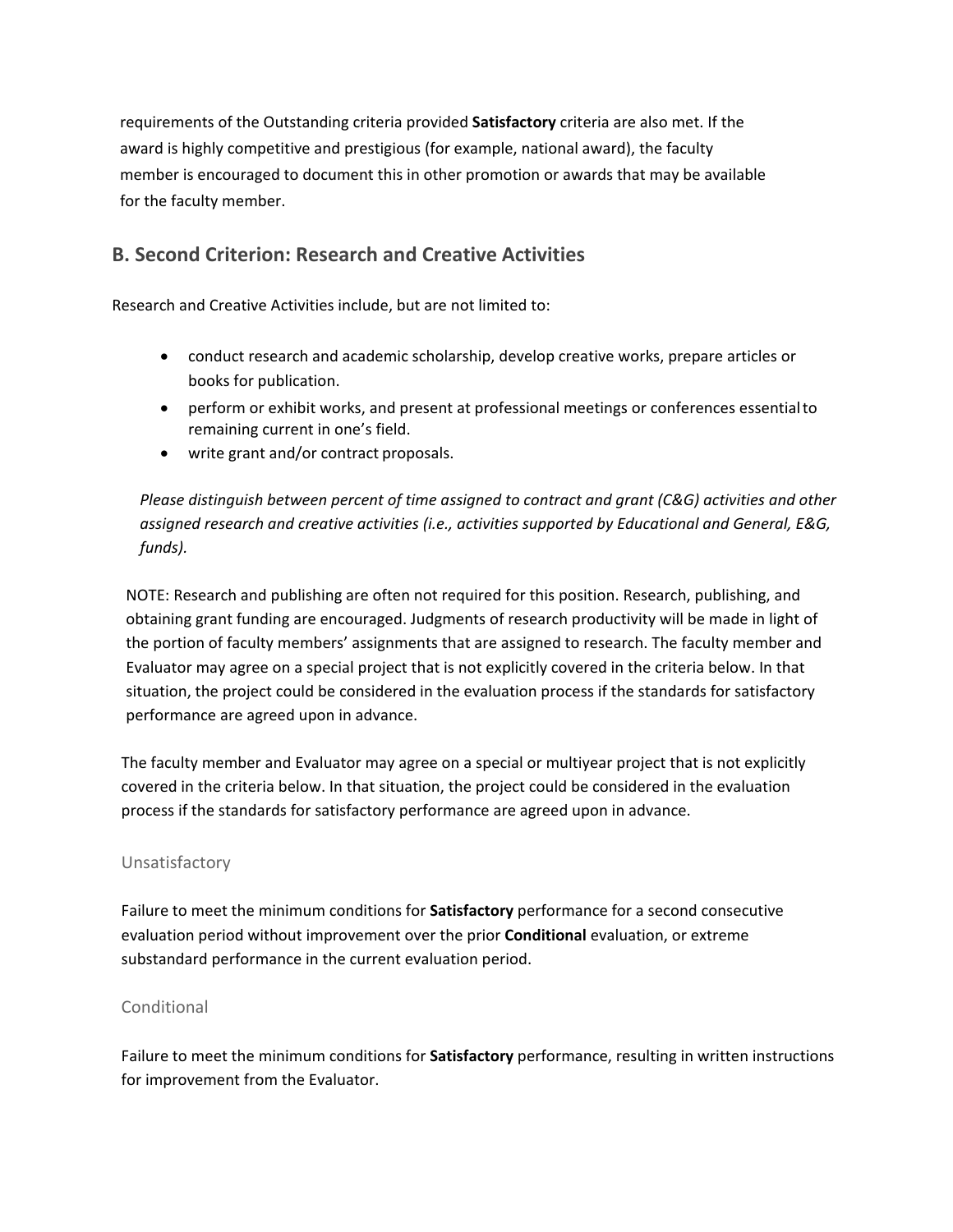### Satisfactory

**Satisfactory** performance in the research category entails that the faculty member will keep current in the field. This may be documented through:

- 1. Maintaining a reading list, listserv or professional affiliations
	- Or
- 2. Information sharing or discussion with the Evaluator or UCF peers about the current state of the field.

### Above Satisfactory

Faculty may obtain an **Above Satisfactory** rating by documenting any *one (1)* of the following activities in addition to the satisfactory criteria:

- 1. Attendance at conferences or professional development opportunities.
- 2. Information sharing or discussion about the current state of the field with colleagues outside UCF.
- 3. Submit a proposal for an external conference presentation or workshop.
- 4. Submit a proposal for an internal or external research grant.
- 5. Demonstrate of appropriate progress on a book-length manuscript or article on a significant research project.
- 6. Present a peer-reviewed paper on research in the field at a conference.
- 7. Present an invited or keynote address at a conference.
- 8. Receive at least a revise-resubmit response from the submission of a new article, book chapter, or related project to a peer-reviewed journal or book.
- 9. Publish a book chapter or journal article.
- 10. Awarded an internal or external grant forresearch.
- 11. Continue administration and execution of the research aspects of a multi-year grant or internal research project.
- 12. Contribute to a study that supports the understanding of student learning or studentsuccess.
- 13. Contribute and/or supports a grant project or accreditation process.
- 14. Develop or contribute to institutional effectiveness plan orimplementation.

### **Outstanding**

The faculty member must satisfy the **Above Satisfactory** crtieria plus one of the above items that requires a significant level of commitment, as documented in the faculty member assignment or as agreed by faculty member and Evaluator. The faculty member will provide supporting documentation of activities and efforts to showcase the achievement.

NOTE: Should a faculty member receive an award from the division, university, or professional community that recognizes individual achievement, or publish a peer-reviewed book or article, awarded (or administering) a multi-year grant or large internal project, submit a proposal for a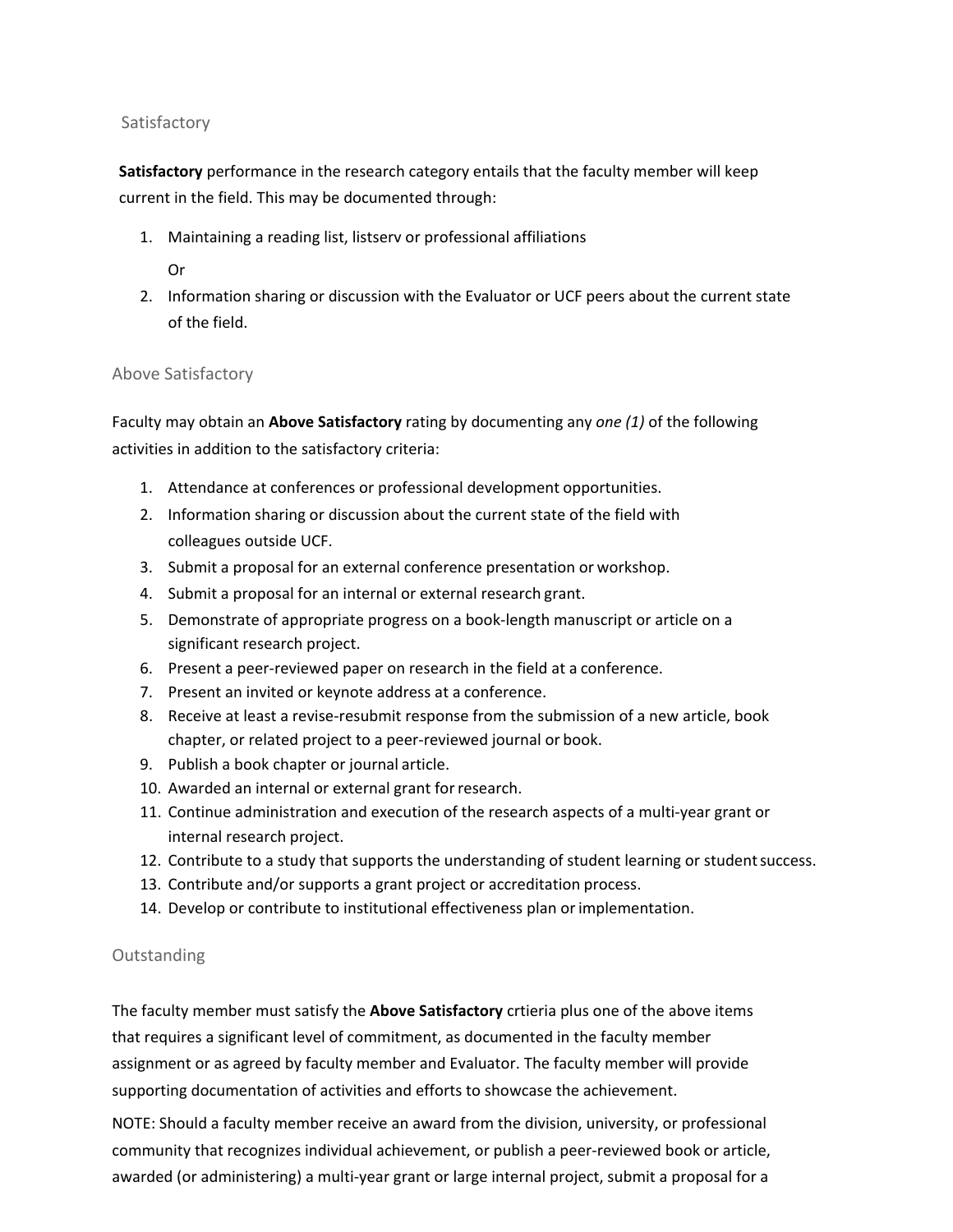large external grant, that alone shall be sufficient to satisfy the requirements of the Outstanding criteria with appropriate documentation, provided **Satisfactory** criteria are also met. It will not be necessary to document achievement of the **Above Satisfactory** criteria.

If the award is highly competitive and prestigious (for example, national award), the faculty member is encouraged to document this in other promotion or awards that may be available for the faculty member.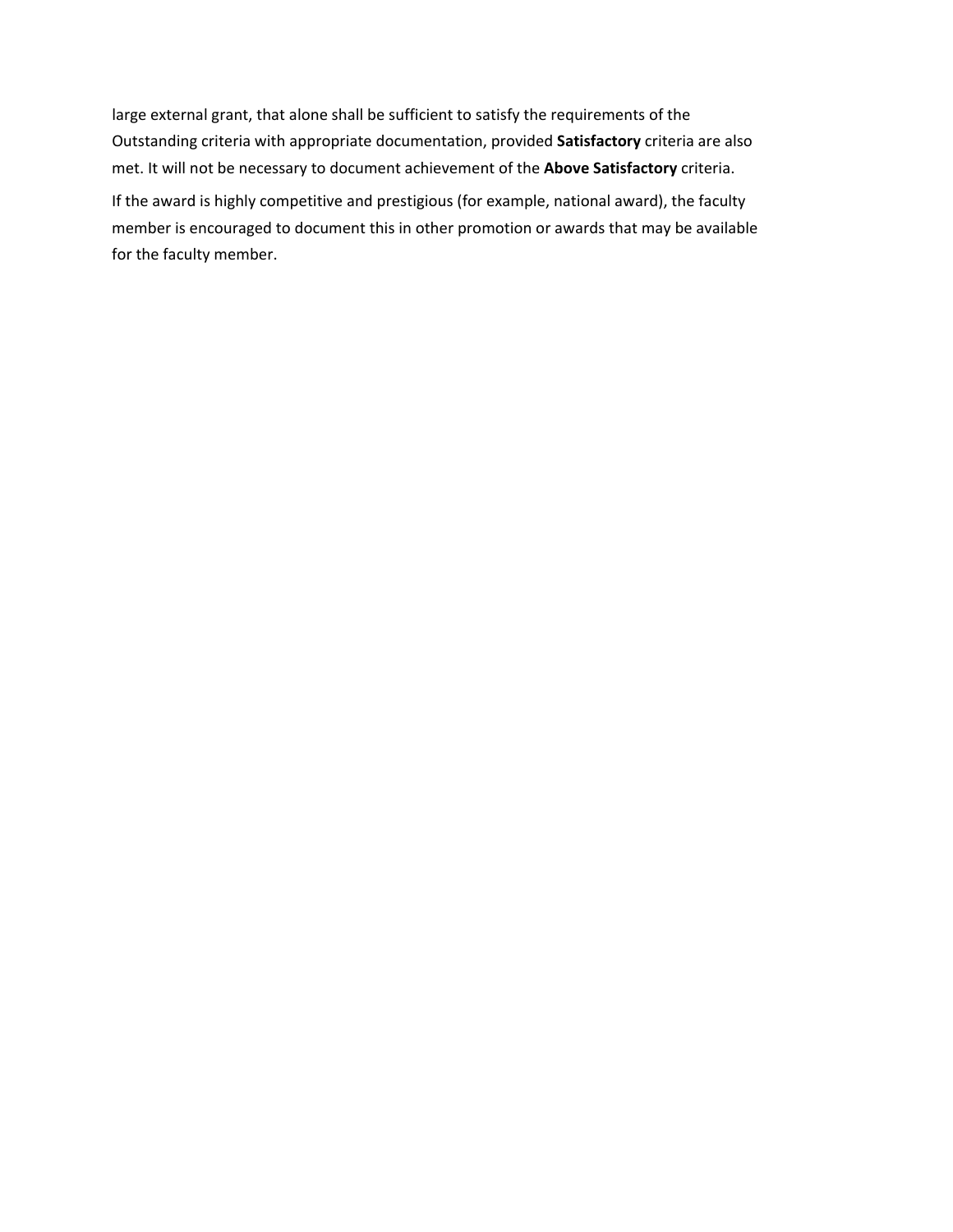# **C. Third Criterion: Service**

Service includes activities entered into with professional, academic, student, and/or community associations. Examples can include:

- contributions to the department, unit, college, university, State, K-12 education, professional associations, community organizations, and governmental boards, agencies, andcommissions.
- contributions can be on the local, state, regional, national, and international levels. Effort for university governance activities should also be recorded here.

NOTE: Since some faculty Instructional Specialist positions are intricately related to community building, service efforts and curriculum efforts are often blurred. Therefore, this parameter is not stated specifically as a requirement for evaluation, but these activities do occur and are considered as activities that contribute to performance that exceeds basic expectations.

# Unsatisfactory

Failure to meet the minimum conditions for **Satisfactory** performance for two or more consecutive evaluations or in relation to written instructions for improvement from the Evaluator.

# **Conditional**

Failure to meet the minimum conditions for **Satisfactory** performance, which results in written instructions for improvement from the Evaluator.

# Satisfactory

The faculty member must fulfill all of the following criteria to receive a rating of **Satisfactory**:

- 1. Serve in on- and off-campus committees and provide support where it is needed.
- 2. Maintain internal or external partnerships and student opportunities.
- 3. Maintain rapport/productive partnerships.
- 4. Attend staff and division meetings unless granted permission to be absent.
- 5. Promote High-Impact Practice (HIP) programs to students and internal or external partners.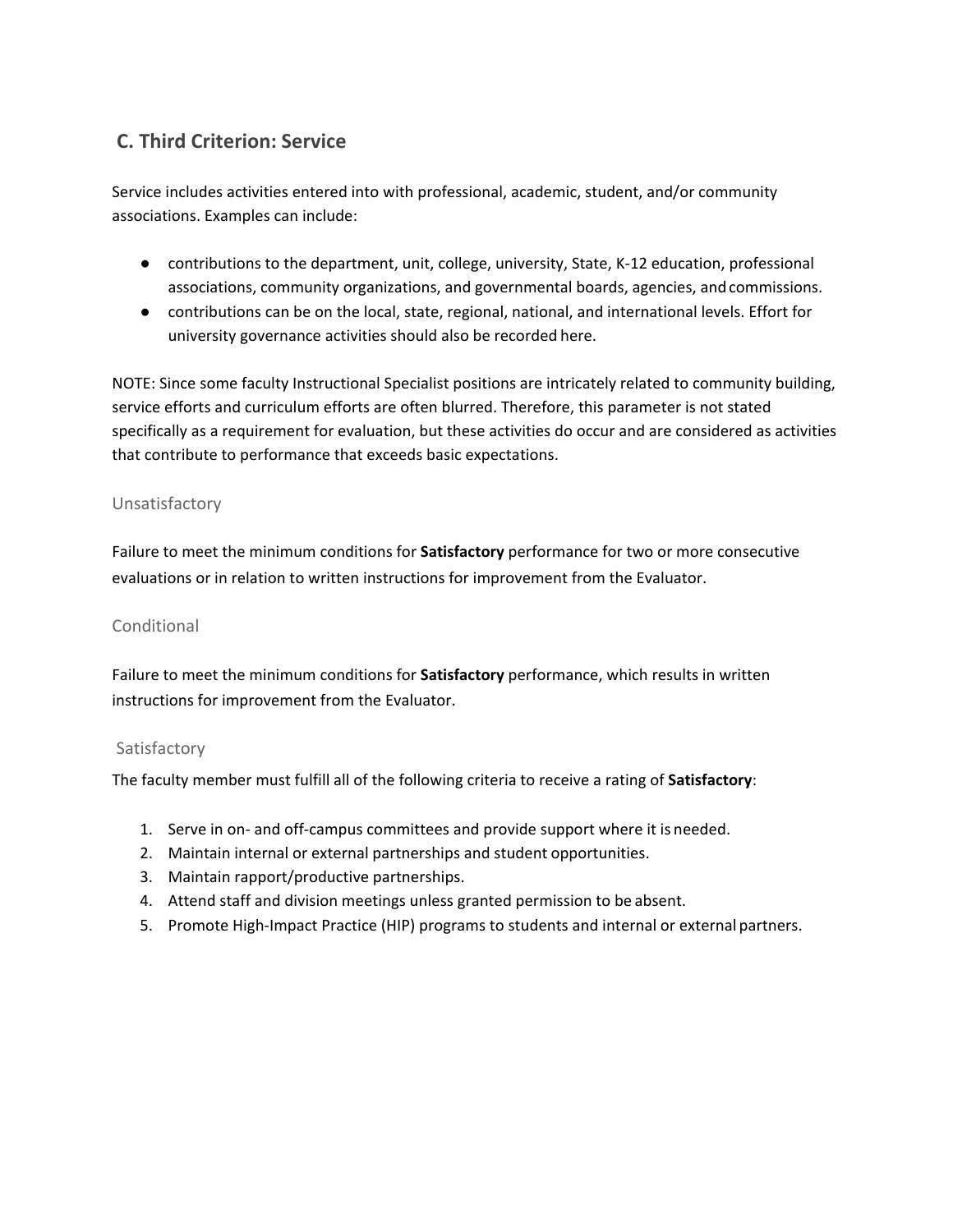### Above Satisfactory

The faculty member must satisfy the above **Satisfactory** criteria and *three (3)* of the following standards to receive a rating of **Above Satisfactory**.

- 1. Serve on 2 or more committees (e.g. department, college, university, search, professional community,).
- 2. Chair any committee (may be combined with one of the above.)
- 3. Serve as a consultant or lead a campus organization, including student clubs.
- 4. Attend an internal or external-sponsored event outside of normal work hours (e.g., employer site visits, graduation, social, or fundraising events).
- 5. Give a public presentation or workshop to a local or regional group or organization.
- 6. Serve as an officer for a local, regional, state, national or internationalprofessional organization relating to the field.
- 7. Evaluate a manuscript for a professional journal or assess a book for publication for apress.
- 8. Publish a book review in a journal relating to the field.
- 9. Implement a recruiting or marketing initiative.
- 10. Provide an interview on a subject related to they/their profession to a local or national media outlet.
- 11. Host a public lecture by a distinguished scholar in they/their field from outside UCF at UCF.
- 12. Organize a professional conference, seminar, or workshop for UCF or an externalorganization.
- 13. Serve as a designated mentor to students, faculty, or staff.
- 14. Complete a professional development certificate, program, or course.
- 15. Provide consulting and additional support to other higher education institutions and industrial partners where needed, and often support these partners in service and fund-raising efforts for good causes.
- 16. Develop new partnerships and student opportunities.
- 17. Provide some other noteworthy service that is not included in the above items. Faculty must submit documentation of such service.

# **Outstanding**

The faculty member must satisfy the **Above Satisfactory** criteria plus one of the above items that requires a significant level of commitment, as documented in the faculty member assignment or as agreed by faculty member and Evaluator. The faculty member will provide supporting documentation of activities and efforts to showcase the achievement.

NOTE: Should a faculty member receive an award from the division, university, or professional community that recognizes individual achievement in service to the University or beyond, that alone shall be sufficient to satisfy the requirements of the Outstanding criteria with appropriate documentation, provided **Satisfactory** criteria are also met. It will not be necessary to document achievement of the **Above Satisfactory** criteria.

If the award is highly competitive and prestigious (for example, national award), the faculty member is encouraged to document this in other promotion or awards that may be available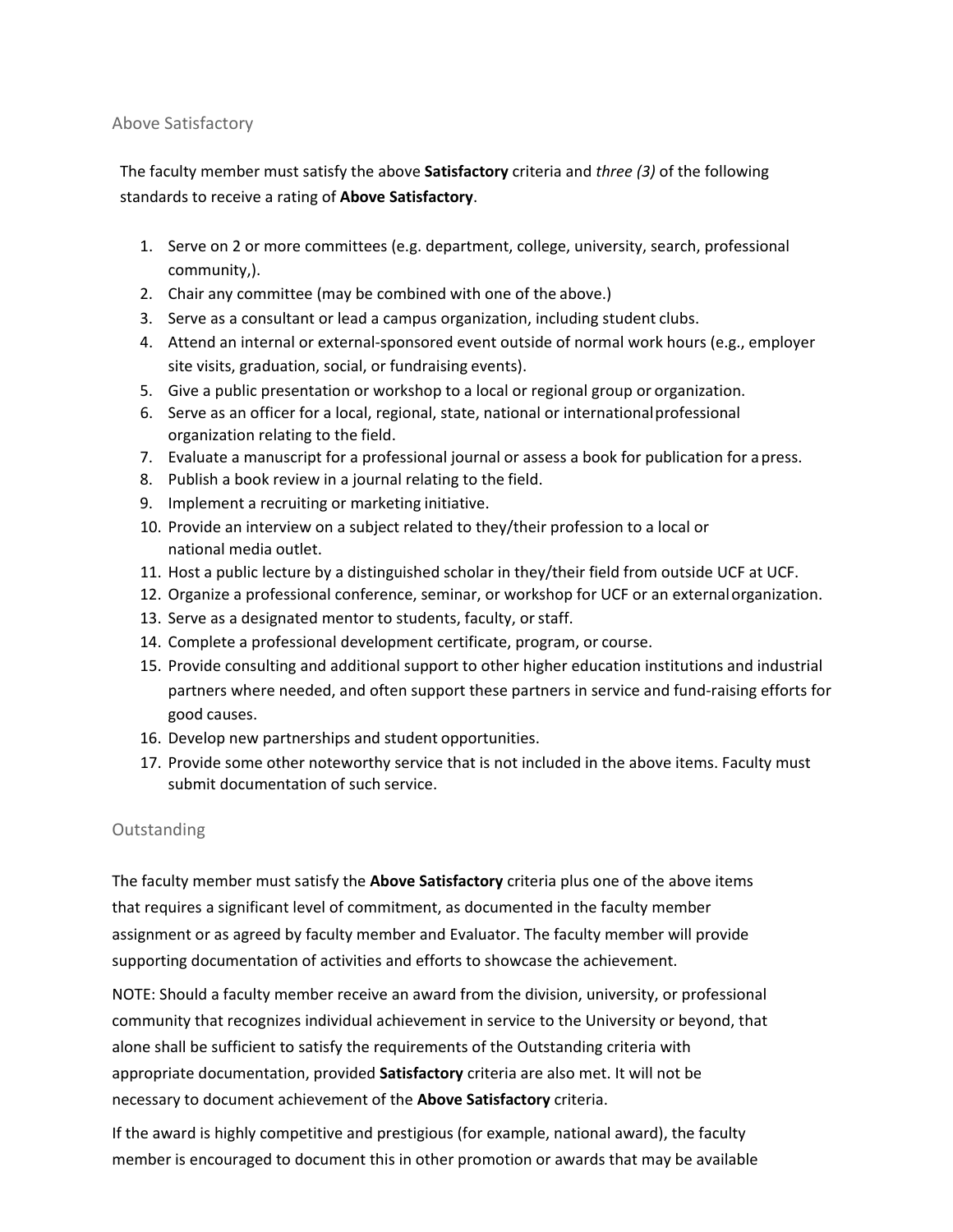for the faculty member.